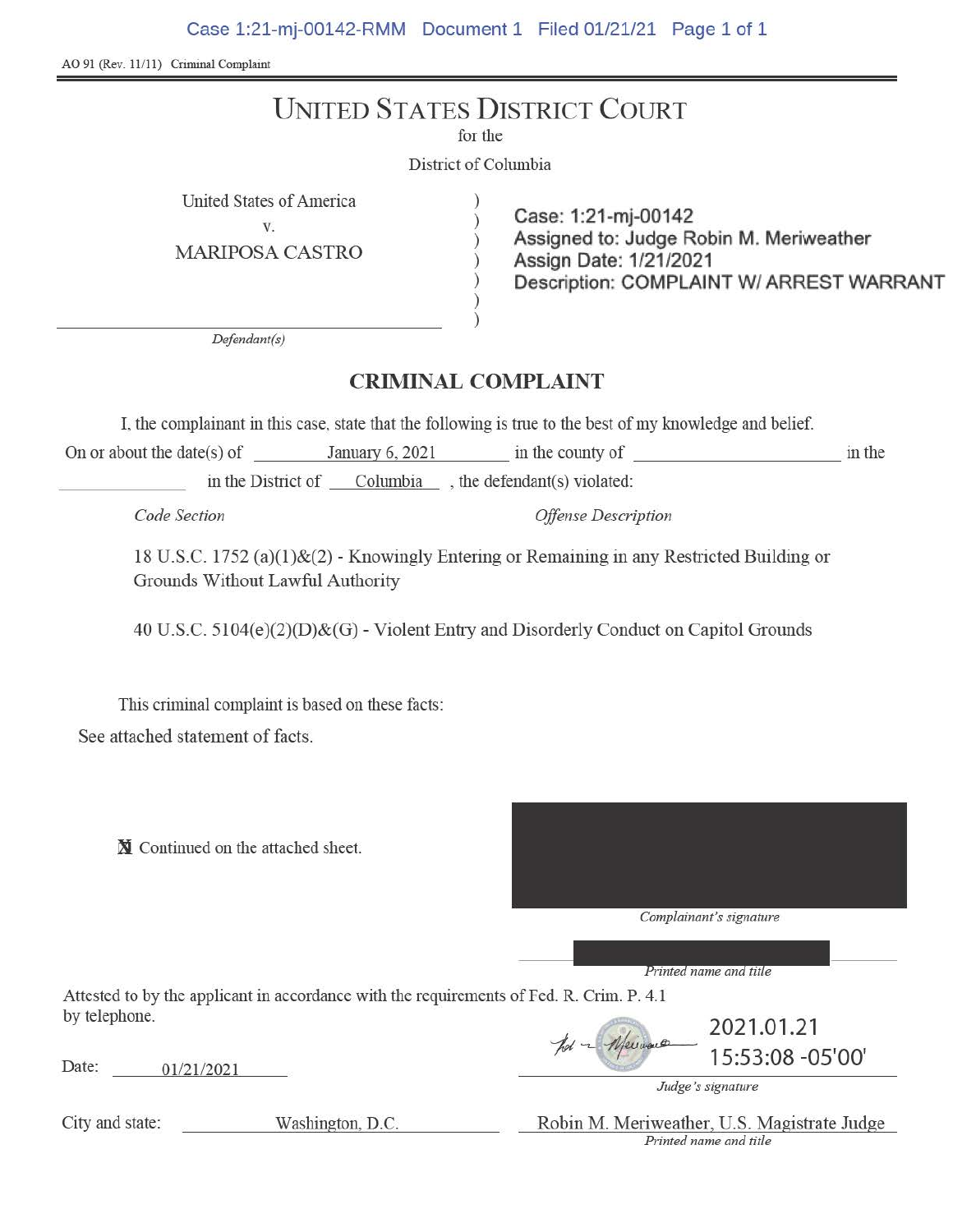Case 1:21-mj-00142-RMM Document Case: 1:21-mj-00142 Assigned to: Judge Robin M. Meriweather Assign Date: 1/21/2021 Description: COMPLAINT W/ ARREST WARRANT

### **STATEMENT OF FACTS**

Your affiant, Samployed as a Special Agent by the Federal Bureau of Investigation ("FBI"). Specifically, I am assigned to the Washington Field Office, where I am currently tasked with investigating criminal activity in and around the United States Capitol grounds. As a Special Agent, I am authorized by law or by a government agency to engage in or supervise the prevention, detention, investigation, or prosecution of violations of Federal criminal laws.

The U.S. Capitol is secured 24 hours a day by U.S. Capitol Police. Restrictions around the U.S. Capitol include permanent and temporary security barriers and posts manned by U.S. Capitol Police. Only authorized people with appropriate identification were allowed access inside the U.S. Capitol. On January 6, 2021, the exterior plaza of the U.S. Capitol was also closed to members of the public.

On January 6, 2021, a joint session of the United States Congress convened at the United States Capitol, which is located at First Street, SE, in Washington, D.C. During the joint session, elected members of the United States House of Representatives and the United States Senate were meeting in separate chambers of the United States Capitol to certify the vote count of the Electoral College of the 2020 Presidential Election, which had taken place on November 3, 2020. The joint session began at approximately 1:00 p.m. Shortly thereafter, by approximately 1:30 p.m., the House and Senate adjourned to separate chambers to resolve a particular objection. Vice President Mike Pence was present and presiding, first in the joint session, and then in the Senate chamber.

As the proceedings continued in both the House and the Senate, and with Vice President Mike Pence present and presiding over the Senate, a large crowd gathered outside the U.S. Capitol. As noted above, temporary and permanent barricades were in place around the exterior of the U.S. Capitol building, and U.S. Capitol Police were present and attempting to keep the crowd away from the Capitol building and the proceedings underway inside.

At such time, the certification proceedings were still underway and the exterior doors and windows of the U.S. Capitol were locked or otherwise secured. Members of the U.S. Capitol Police attempted to maintain order and keep the crowd from entering the Capitol; however, shortly around 2:00 p.m., individuals in the crowd forced entry into the U.S. Capitol, including by breaking windows and by assaulting members of the U.S. Capitol Police, as others in the crowd encouraged and assisted those acts. derway and the exterior<br>Members of the U.S. Capi<br>Pe Capitol; however, short<br>S. Capitol, including by

Shortly thereafter, at approximately 2:20 p.m. members of the United States House of Representatives and United States Senate, including the President of the Senate, Vice President Mike Pence, were instructed to—and did—evacuate the chambers. Accordingly, the joint session of the United States Congress was effectively suspended until shortly after 8:00 p.m. Vice President Pence remained in the United States Capitol from the time he was evacuated from the Senate Chamber until the sessions resumed.

During national news coverage of the aforementioned events, video footage which appeared to be captured on mobile devices of persons present on the scene depicted evidence of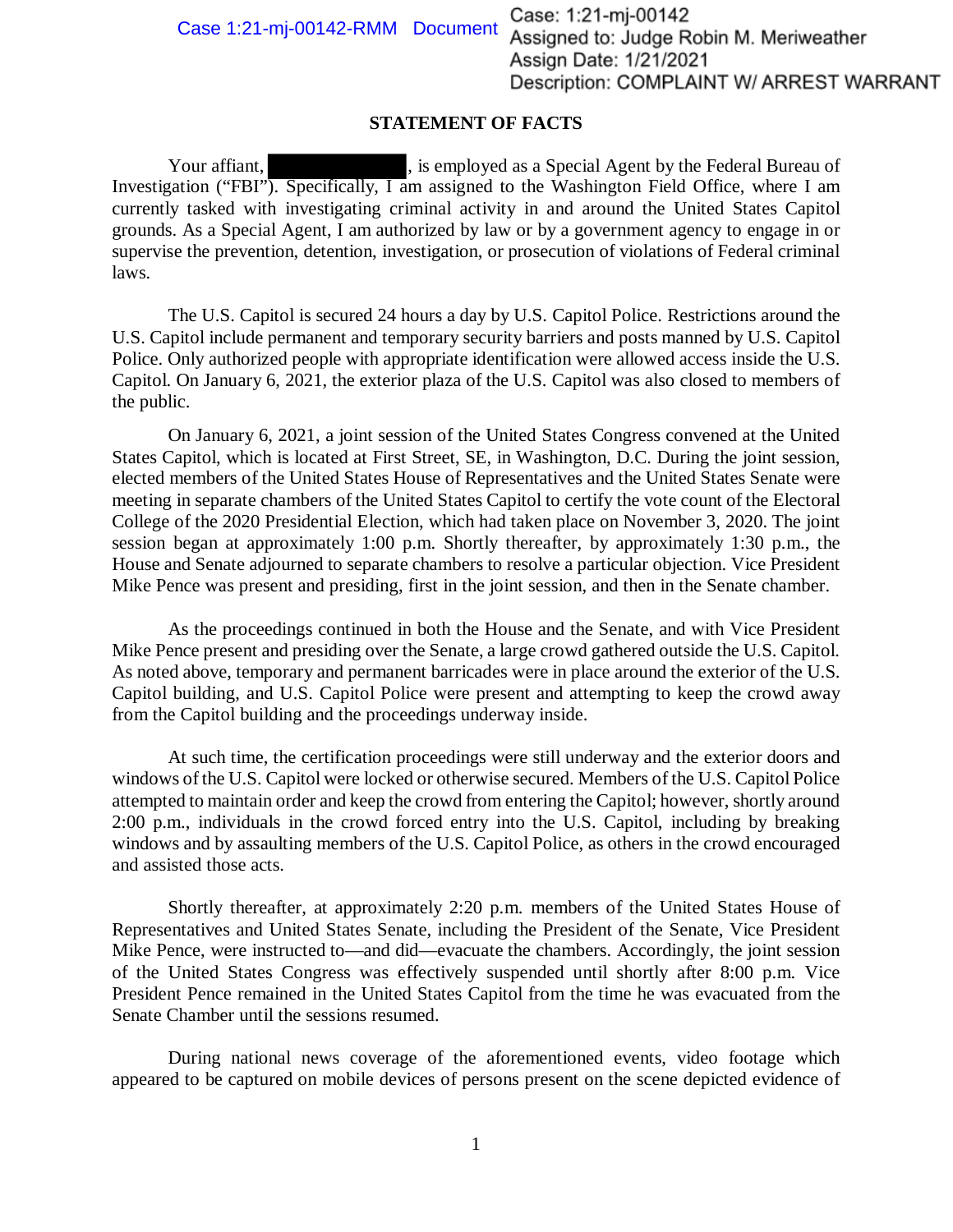### Case 1:21-mj-00142-RMM Document 1-1 Filed 01/21/21 Page 2 of 9

 violations of local and federal law, including scores of individuals inside the U.S. Capitol building without authority to be there.

 On January 8, 2021, your affiant interviewed a tipster (hereinafter, "T-1"), who indicated that MARIPOSA CASTRO ("CASTRO") of Gilroy, California, had participated in the riots at the activities. T-1 is part of a social media group that has, at times, discussed CASTRO's conduct. uploaded to social media platforms. T-1 provided the FBI with screenshots of CASTRO's Capitol on January 6, 2021. CASTRO is well-known in the community for her counter-protest During those discussions, T-1 has seen images and videos featuring CASTRO that CASTRO has Facebook profile page:



 Based on information that T-1 provided to your affiant, the FBI identified multiple social media accounts associated with CASTRO, including accounts on Facebook and Instagram using the names "Imelda Castro" and "Mariposa Castro." The account "Mariposa Castro" posted the following regarding the events of January 6, 2021: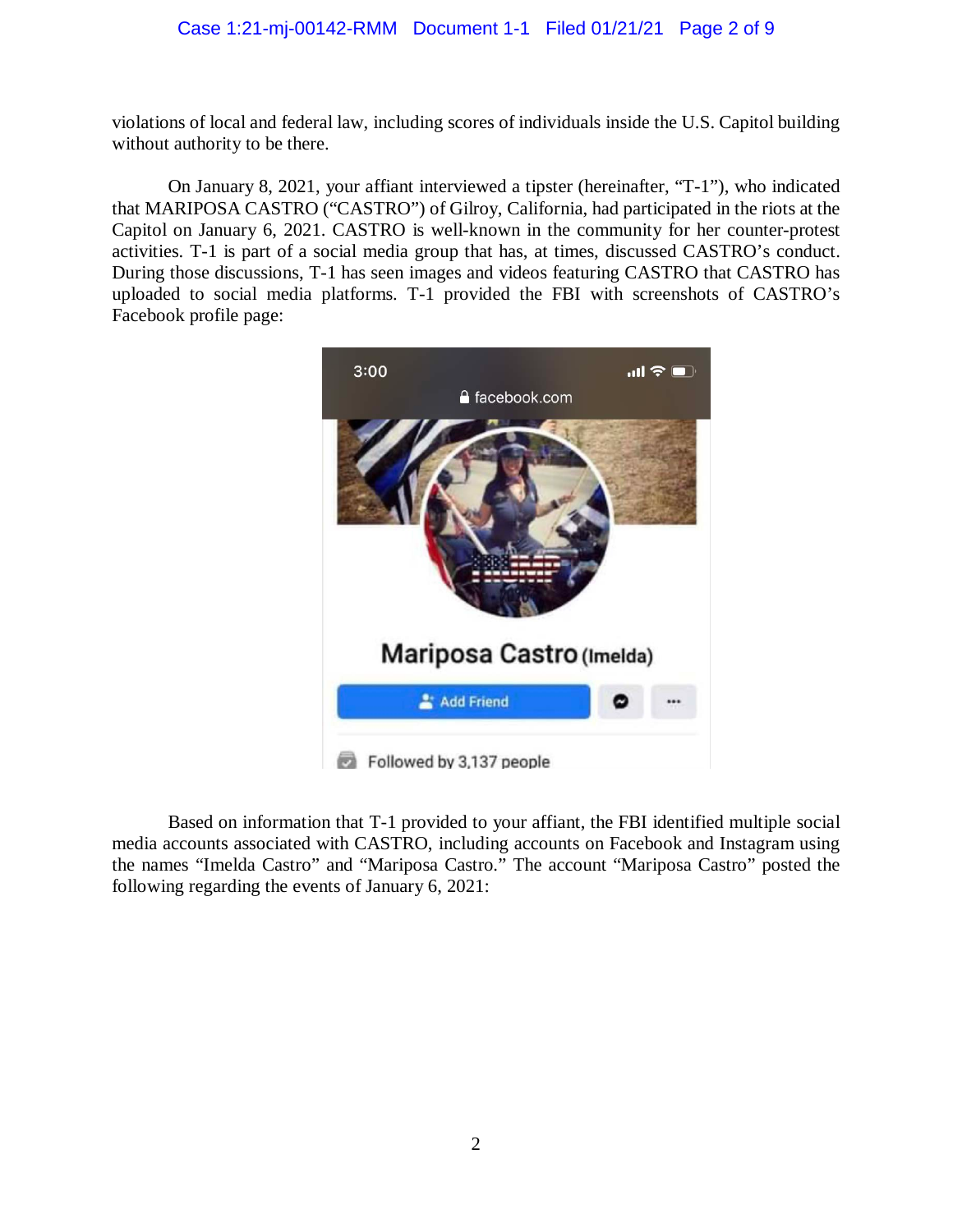

#### **Mariposa Castro**

I will be making a video in a while to talk about what happened yesterday from DC Washington. I'm ok but I can feel aches n pains. I was bleeding from my nose this morning. I'm going back out to DC Capital. This is not over!!! I have sooooo much proof of what happened on the 1-6-2021. I will post all these vids. I might be taken out of FB but it will be worth it!!! Everyone needs to watch what happened. I made it out but for a while I thought I was going to die. **OD** 56 1d **Like** 

Additionally, CASTRO, using the other Facebook account provided by T-1, "Imelda Castro," posted the following:



 CASTRO also uploaded several videos to the "Mariposa Castro" Facebook account on January 6, 2021. In one video, CASTRO climbed through a window of the Capitol building using the staging/platform that was built for the Inauguration. The platform is located at the middle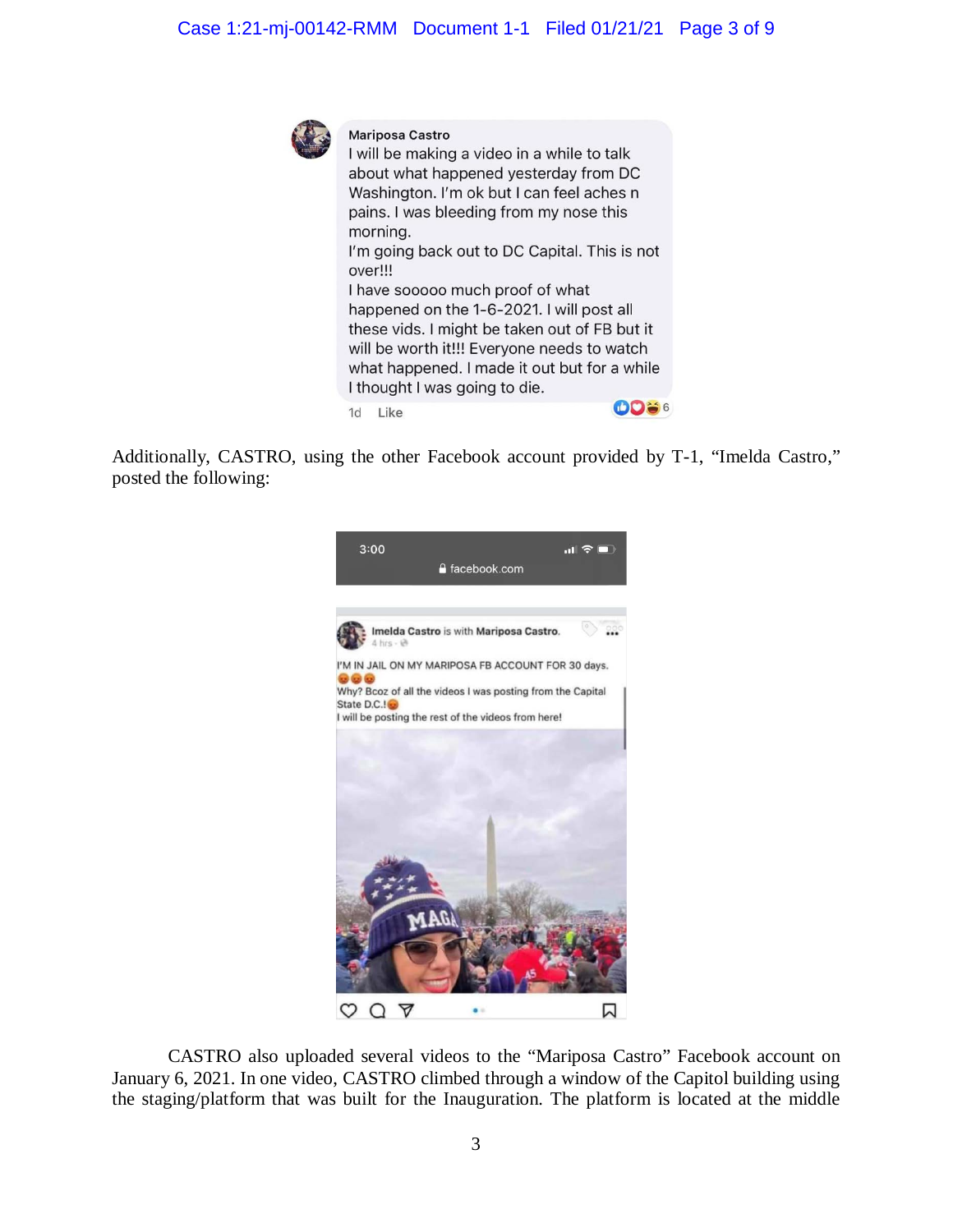shots, CASTRO then climbed into the Capitol building through the window: landing of the Lower West Terrace of the Capitol building. Before entering room ST2M, CASTRO handed her belongings through the window to someone inside. As reflected in the following screen



As CASTRO climbed into the Capitol building, she narrated: "I'm going in. I'm going in, I'm going in the Capitol. We're in! We're inside the Capitol house. We got inside the Capitol."

 A separate video taken by an unknown individual captured CASTRO inside of the Capitol holding her phone as individuals around CASTRO discuss the floor plan of the Capitol building. CASTRO is holding the same colorful flag that she handed to someone before she climbed into building, apparently moments after she climbed through the window. In that video, CASTRO is the Capitol building.

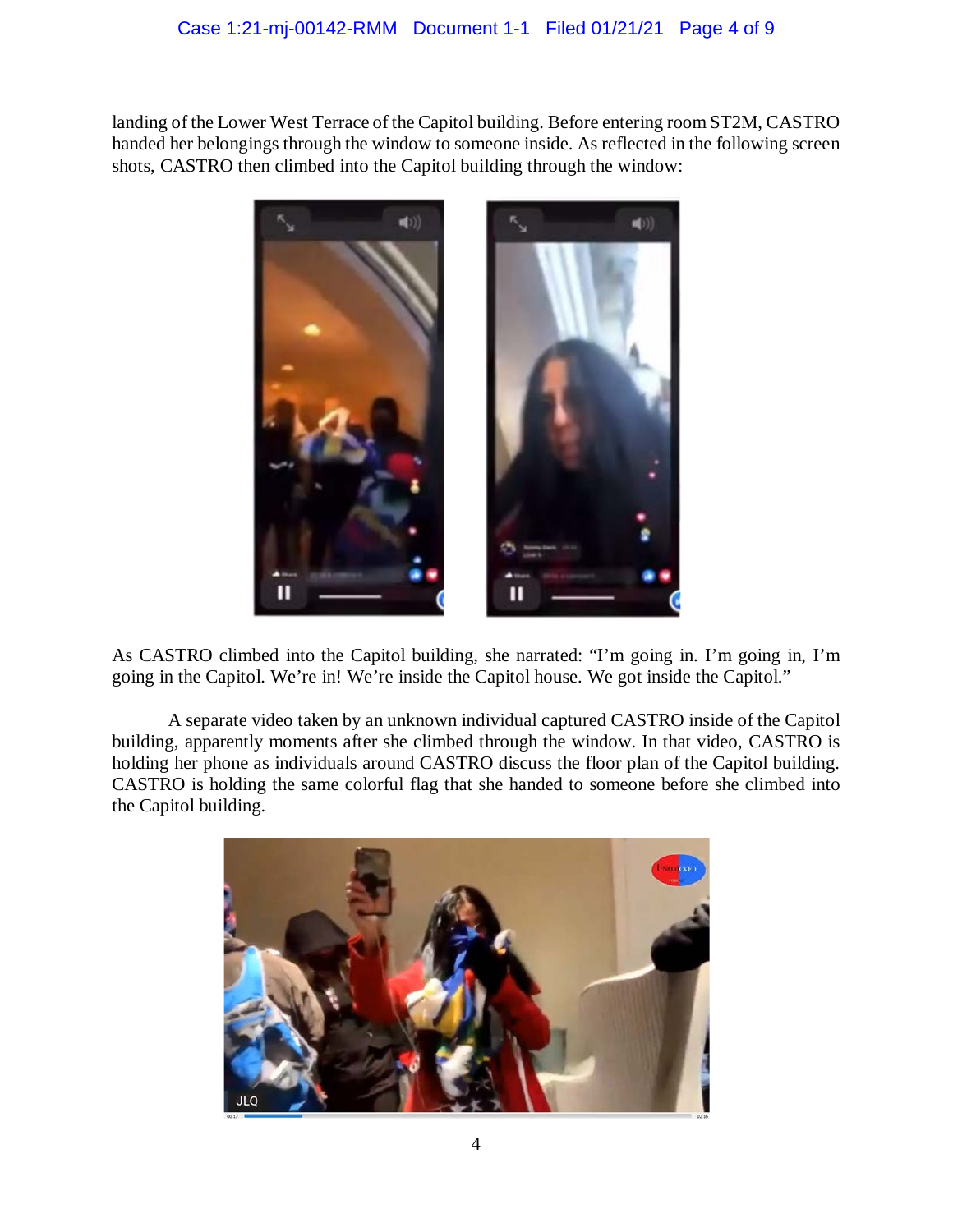## Case 1:21-mj-00142-RMM Document 1-1 Filed 01/21/21 Page 5 of 9

 CASTRO indicated that she was "back again." She "had to get out of there" because they "released of the Capitol building. It is apparent from her demeanor, as well as the demeanor of those around her, that a chemical irritant had been deployed. An image from that video is below: CASTRO continued uploading videos throughout the day on January 6, 2021. In one video, some gases" and she could not "breathe inside there." In the video, she appeared to again be outside



Behind CASTRO, individuals passed a door through the window of the Capitol building: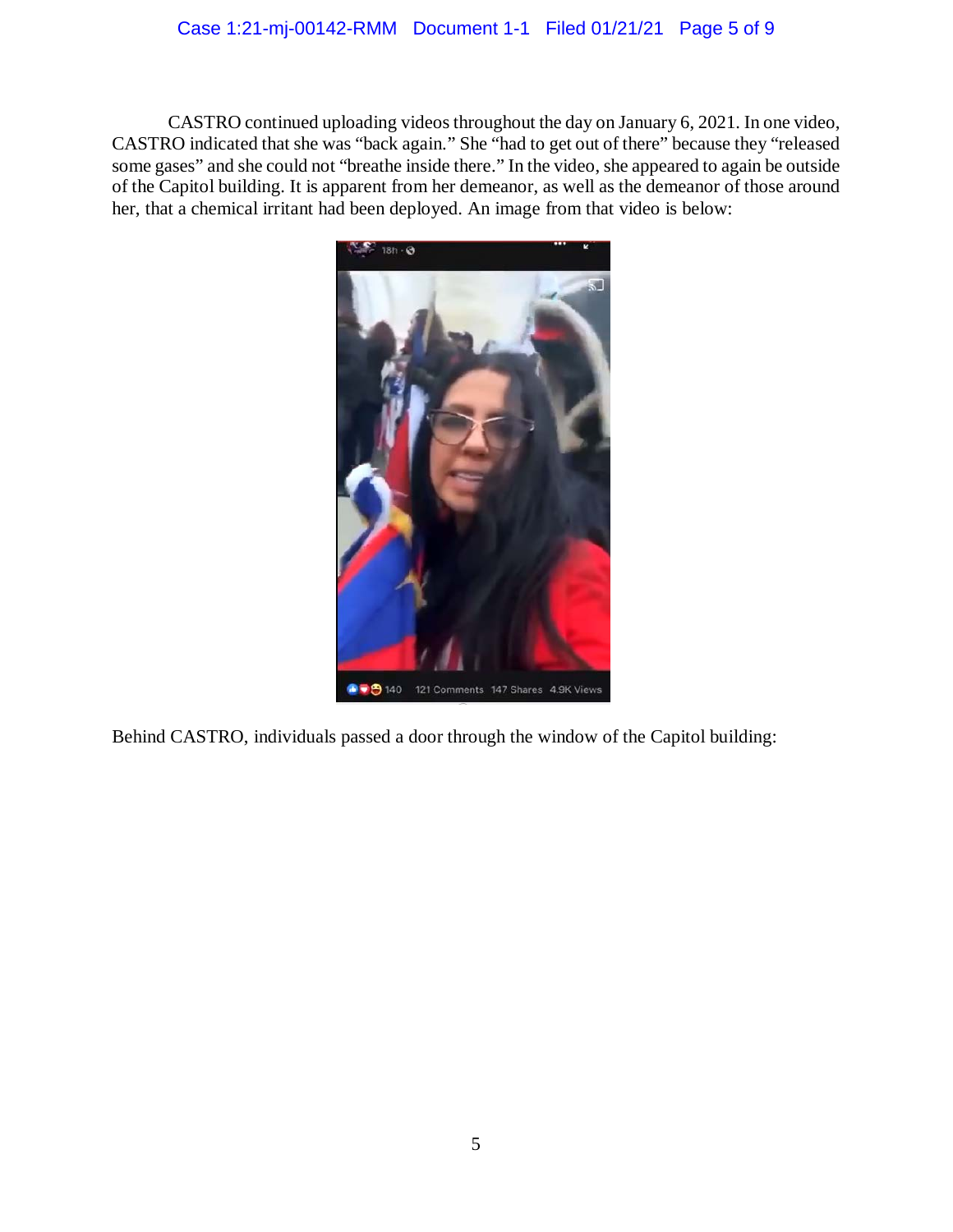## Case 1:21-mj-00142-RMM Document 1-1 Filed 01/21/21 Page 6 of 9



 In yet another video, CASTRO filmed the scene outside of the Capitol building as law enforcement deployed chemical irritants into the air. CASTRO said in the video: "This is too much" and "I'm getting out."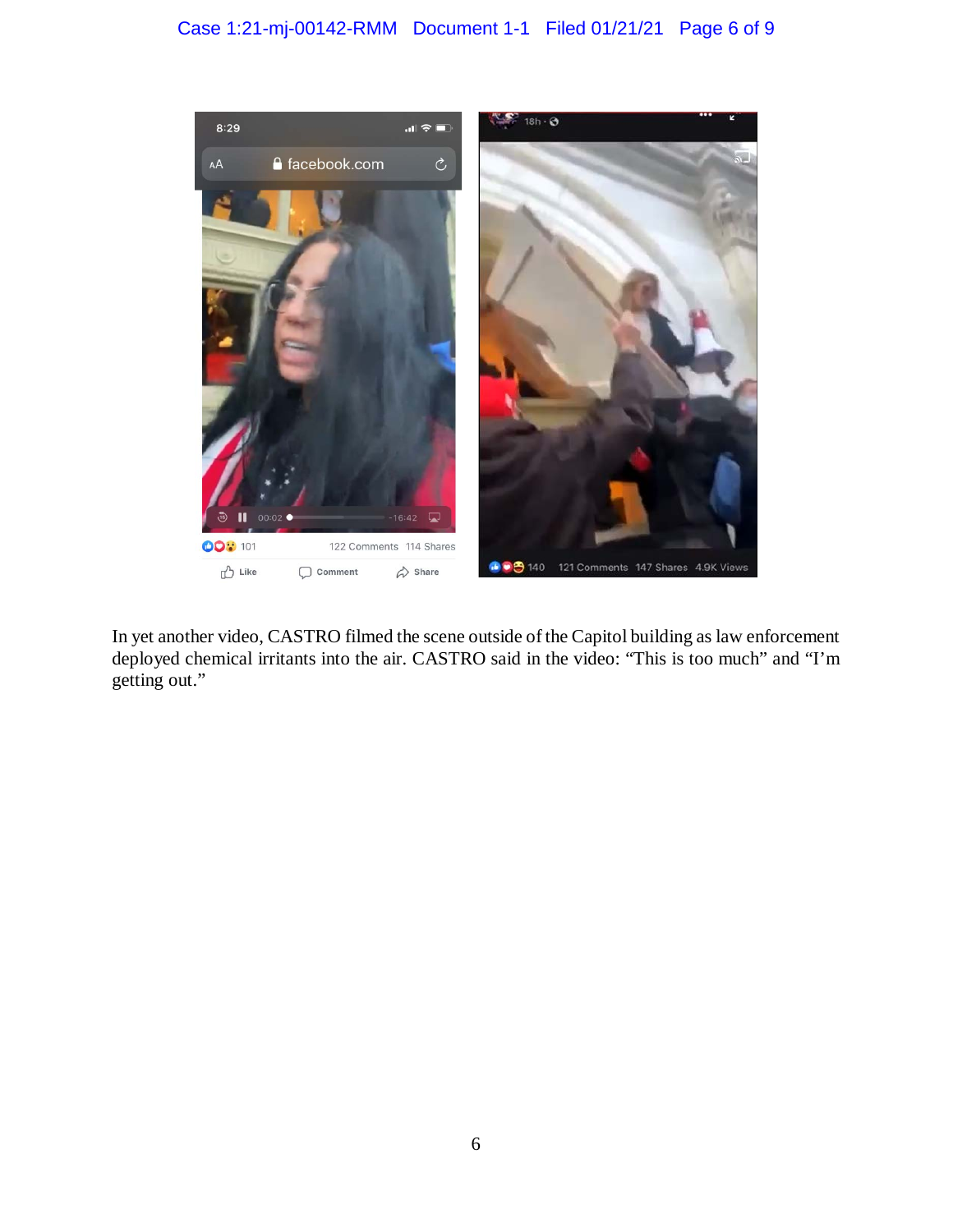

 CASTRO continued uploading videos into the evening. In two additional videos, it appears to be early evening and CASTRO is walking away from the Capitol building. In one video, CASTRO and an unknown subject are speaking into the camera. The unknown subject declared, "Traitors will be shot." The unknown subject also referenced Vice President Pence and said, "You're [sic] coming." CASTRO added, "We're coming" and "this is war," echoing the statements of the unknown subject.

FBI agents conducted a canvass interview near CASTRO's address of record in Gilroy, California. Witness-1 ("W-1"), a person who was familiar with CASTRO, told FBI agents that CASTRO indicated she had plans to travel to Washington, D.C. FBI agents obtained travel records confirming that CASTRO traveled to Washington, D.C., on January 5, 2021, the day before the riots.

 Your affiant conducted logical investigative queries to confirm pertinent identifiers for CASTRO, including date of birth. Using that biographical information, FBI personnel located a registered driver's license for CASTRO with the California Department of Motor Vehicles ("DMV").

 "Mariposa Castro," as well as the various social media postings on the account. Examples include Your affiant reviewed Facebook profile pictures associated with CASTRO's account, the photo below: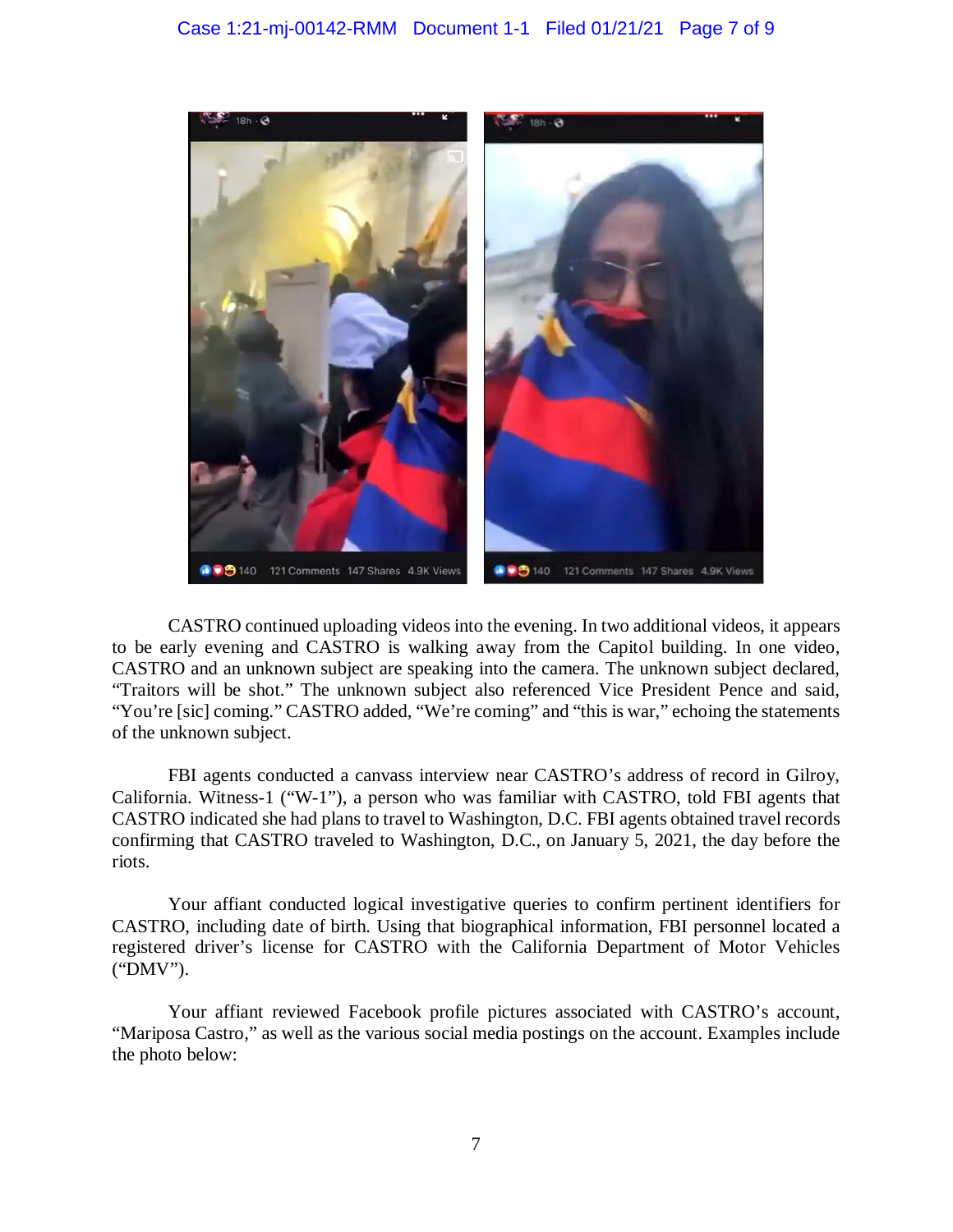

## **Mariposa Castro** (Imelda)

| Friends 4582<br>Posts<br>About<br>Photos                                      | Videos<br>More $\blacktriangledown$ | Add Friend<br>$\boldsymbol{\omega}$ | $\bullet$<br>            |
|-------------------------------------------------------------------------------|-------------------------------------|-------------------------------------|--------------------------|
| Follow Mariposa to get her public posts in your News Feed.<br>3,141 Followers |                                     |                                     | <b>B</b> Follow          |
| Intro                                                                         | <b>Posts</b>                        |                                     | 2 <sub>0</sub> . Filters |
| Followed by 3,141 people<br>$\mathcal{Y}$                                     |                                     | No posts available                  |                          |
| 1226143928 set=a.108990506385396                                              |                                     |                                     |                          |

 Your affiant also reviewed photos of CASTRO posted to CASTRO's yoga studio and believes that the individual in the photographs above is CASTRO. Instagram account. Finally, your affiant compared those photographs with CASTRO's DMV photo

 the residence, but the person did not come to the door. A voice message left on CASTRO's cell On Friday, January 15, 2021, FBI agents attempted contact with CASTRO at her residence in Gilroy, California. FBI agents could see a woman who matched CASTRO's description inside phone has gone unanswered.

 Your affiant submits there is probable cause to believe that CASTRO violated 18 U.S.C. §  $1752(a)(1)$  and (2), which makes it a crime to (1) knowingly enter or remain in any restricted building or grounds without lawful authority to do; and (2) knowingly, and with intent to impede or disrupt the orderly conduct of Government business or official functions, engage in disorderly or disruptive conduct in, or within such proximity to, any restricted building or grounds when, or grounds where the President or other person protected by the Secret Service, including the Vice so that, such conduct, in fact, impedes or disrupts the orderly conduct of Government business or official functions; or attempts or conspires to do so. For purposes of Section 1752 of Title 18, a "restricted building" includes a posted, cordoned off, or otherwise restricted area of a building or President, is or will be temporarily visiting; or any building or grounds so restricted in conjunction with an event designated as a special event of national significance.